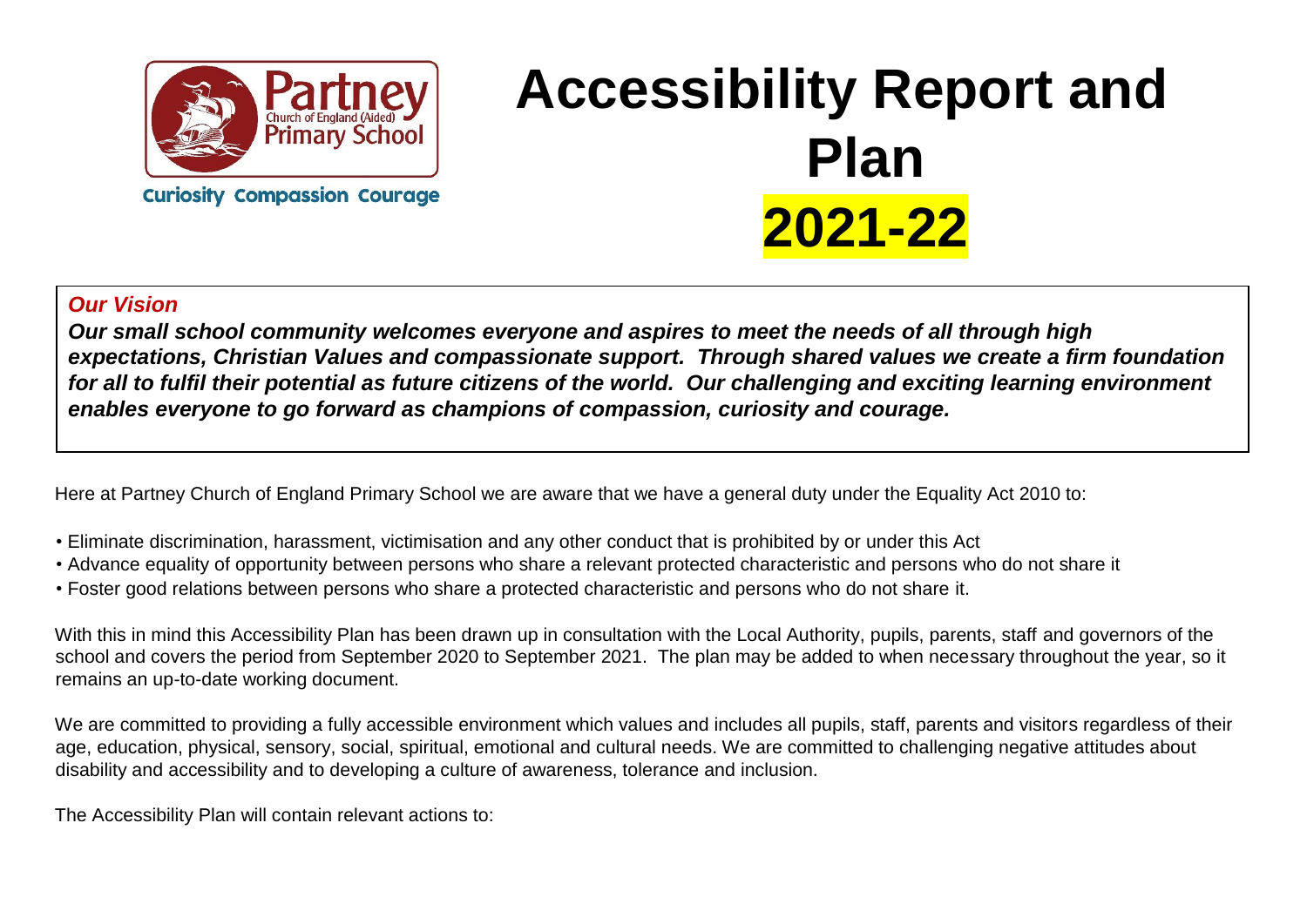- 1) Improved awareness of Equality and Inclusion.
- 2) Improve access to the physical environment of the school, adding specialist facilities as necessary. This covers improvements to the physical environment of the school and physical aids to access education.

•3) Increase access to the curriculum for pupils with a disability, expanding the curriculum as necessary to ensure that pupils with a disability are as, equally, prepared for life as are the able-bodied pupils; (If a school fails to do this they are in breach of the Equality Act 2010). This covers teaching and learning and the wider curriculum of the school such as participation in after-school clubs, leisure and cultural activities or school visits. It also covers the provision of specialist aids and equipment, which may assist these pupils in accessing the curriculum.

•4) Improve the delivery of written information to pupils, staff, parents, visitors with disabilities and speakers of languages other than English. Examples might include handouts, timetables, textbooks and/or translated information about the school and school events. The information should be made available in various preferred formats within a reasonable time frame.

#### **Report on Previous Plan 2020 - 21**

**Context**: We have had another year of COVID lockdowns and upheaval because of related health and safety protocols e.g. social distancing, handwashing, cleaning and staggered times to reduce proximity of people. Our proportion of SEND children has grown to 54% and the number of children receiving pupil premium has also increased to 24%, both of which are higher than the national average. During 2020 we were required to provide remote learning for the first time and at the end of 2020 both a catch-up and a remote learning plan were required to be in place. Our overarching concern for the next year was to meet the needs of all learners, making both the curriculum and building and its environment accessible to all and draw on the resources of our immediate community in order to help us do this.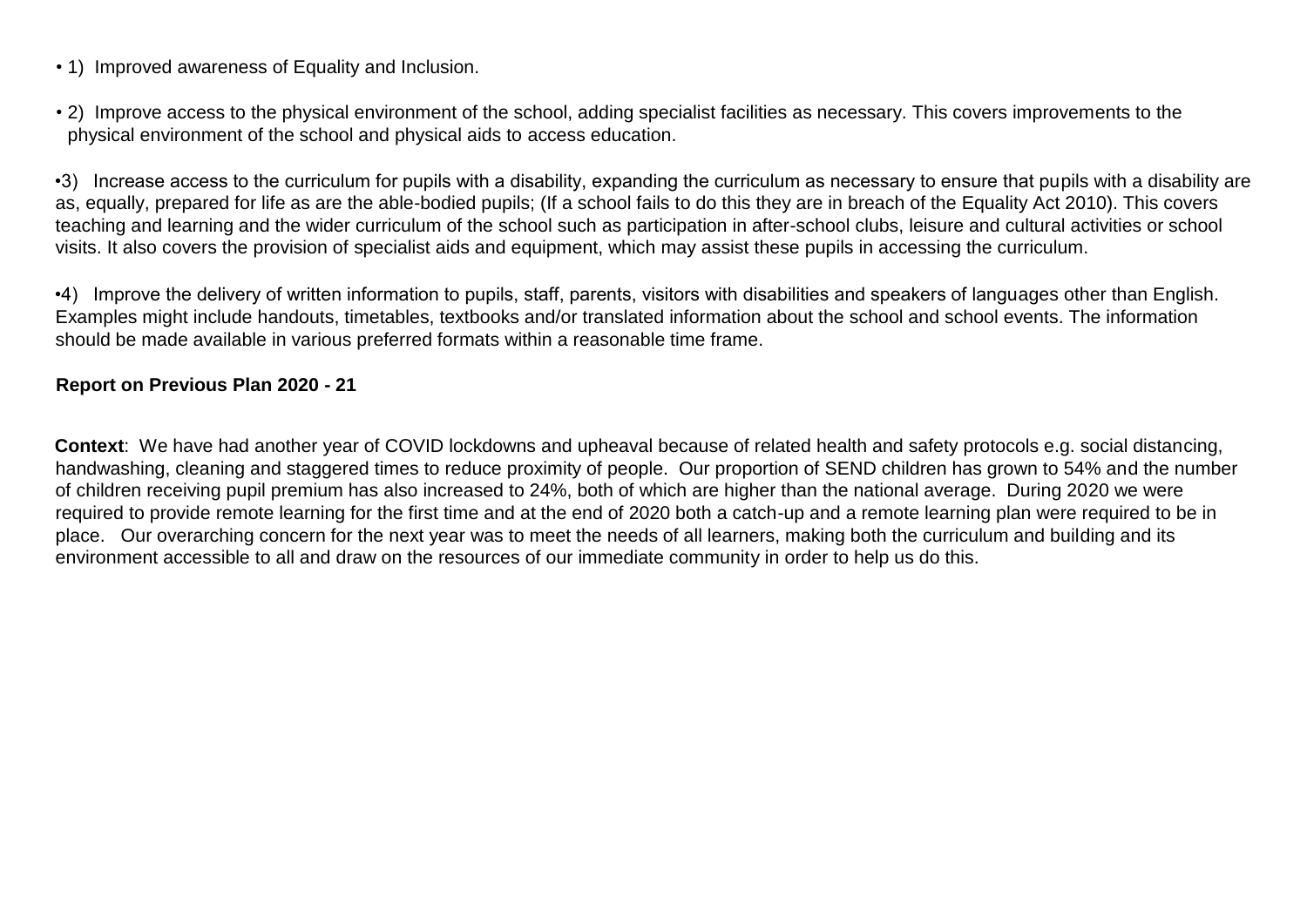| <b>Targets</b>                                                                                                                                                                                                                                                                                          | <b>Actions</b>                                                                                                                                                                                                                                                                                                                                                              | <b>Monitoring</b>                                              | <b>Outcome</b>                                                                                                                                                                                                                                                                                                                                                        |                                                                                                                           | <b>Timeframe Evaluation</b>                                                                                                                                                                                                                                  |
|---------------------------------------------------------------------------------------------------------------------------------------------------------------------------------------------------------------------------------------------------------------------------------------------------------|-----------------------------------------------------------------------------------------------------------------------------------------------------------------------------------------------------------------------------------------------------------------------------------------------------------------------------------------------------------------------------|----------------------------------------------------------------|-----------------------------------------------------------------------------------------------------------------------------------------------------------------------------------------------------------------------------------------------------------------------------------------------------------------------------------------------------------------------|---------------------------------------------------------------------------------------------------------------------------|--------------------------------------------------------------------------------------------------------------------------------------------------------------------------------------------------------------------------------------------------------------|
| To increase provision for<br>children in order to create<br>a good attitude to learning<br>and preparation for<br>secondary education.<br>(Curriculum/Equality and<br>Inclusion)<br>To provide further<br>opportunities for nurture<br>for children with ADHD<br>and ASD and other<br>additional needs. | HT Mobilise Emotional<br>Health and Wellbeing2 x 1<br>teacher to attend sessions.<br>Nurture provision for Year<br>5/6 e.g. develop the farm<br>Nurture provision for Years<br>1-4 develop garden area at<br>end<br>of school<br>ELSA led sessions for both<br>Class 2 and 3 for keeping<br>mentally healthy +<br>continuation of individual<br>sessions where appropriate. | HT, class teachers and<br><b>ELSA</b><br>Pupils and curriculum | Specifically targeted<br>children on PSP will<br>feel listened to and<br>have space to discuss<br>their concerns and<br>difficulties.<br>Team work will be<br>improved<br>Wellbeing continued to<br>be tracked through<br>wellbeing<br>questionnaire and<br>Further initiatives have<br>been introduced for<br>wellbeing for staff and<br>pupils through<br>mobilise. | March to July For<br>garden projects.<br>Initiation of new<br>nurture groups<br>throughout the year<br>where appropriate. | Mobilise was a source<br>of information and<br>ideas that could be<br>selected for our<br>children. Wellbeing<br>questionnaire showed<br>that results doubled<br>over the year to above<br>average.<br><b>ELSA</b> sessions<br>continue at a higher<br>rate. |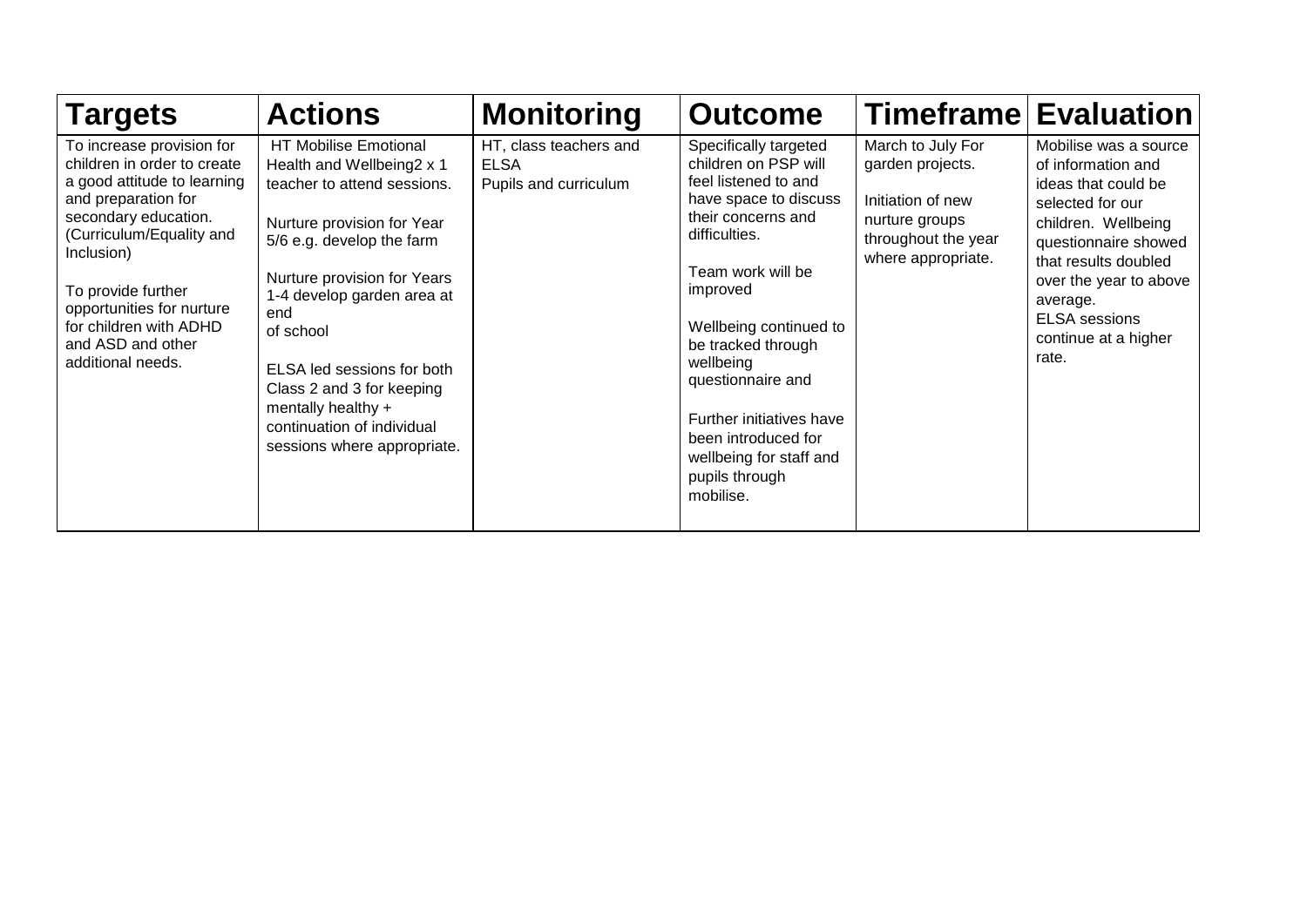| To develop hardware and<br>software for remote learning in<br>order to improve access for all<br>children in the event of<br>educating at home.<br>To deliver learning remotely<br>with opportunities for feedback<br>and interaction, in order to<br>maintain contact | Purchase of laptops and<br>visualisers for staff. (grant<br>and budget)<br>Purchase of laptops and<br>visualisers for pupils (grant<br>and budget)<br>Purchase of iPads in order to<br>increase regular access to ICT in<br>school within lessons.<br>(Grant and budget)<br>Purchase of remote learning<br>Platforms e.g. Teams and online<br>tools e.g. class kicks to create<br>interactive teaching materials.<br>Training for Staff to use above<br>hardware and software. | HT/finance/Curriculum             | Regular contact and<br>feedback is maintained<br>during any period of<br>lockdown or self-isolation<br>for individuals.                                                                                                                                    | By February 12th<br>2021                                                        | Teams, Class<br>Kick were used<br>effectively and<br>other was<br>including<br>printed version<br>of work were<br>used<br>successfully.<br>An individual<br>approach was<br>used in order to<br>maximise<br>learning at<br>home and<br>regular catch<br>ups put in<br>place.                                                         |
|------------------------------------------------------------------------------------------------------------------------------------------------------------------------------------------------------------------------------------------------------------------------|--------------------------------------------------------------------------------------------------------------------------------------------------------------------------------------------------------------------------------------------------------------------------------------------------------------------------------------------------------------------------------------------------------------------------------------------------------------------------------|-----------------------------------|------------------------------------------------------------------------------------------------------------------------------------------------------------------------------------------------------------------------------------------------------------|---------------------------------------------------------------------------------|--------------------------------------------------------------------------------------------------------------------------------------------------------------------------------------------------------------------------------------------------------------------------------------------------------------------------------------|
| To increase ties with local<br>community<br>(Curriculum/Information)                                                                                                                                                                                                   | Create new environment in<br>polytunnel for use by local<br>community.<br>Scheme for flower pots and<br>hanging baskets with plants to be<br>grown from seed by the children<br>with help from local community<br>e.g. coffee morning money.                                                                                                                                                                                                                                   | HT SIAMS foundation<br>committee. | links<br>Increased<br>and<br>involvement with<br>local<br>area. Children develop<br>skills<br>and<br>new<br>opportunities to<br>meet<br>and learn from<br>non-<br>educational institution.<br>Feedback from village on<br>gardening project is<br>positive | Seed sowing by<br>end of Spring term/<br>Planting out by end<br>of summer term. | Because of<br>restrictions we<br>could not do<br>this in $full -$<br>however, we<br>can try again<br>next year.<br>The lower<br>garden for<br>EYFS has had<br>access changed<br>so the children<br>can cross from<br>one area to<br>another but this<br>are still needs<br>to be developed<br>in a way to<br>support our<br>youngest |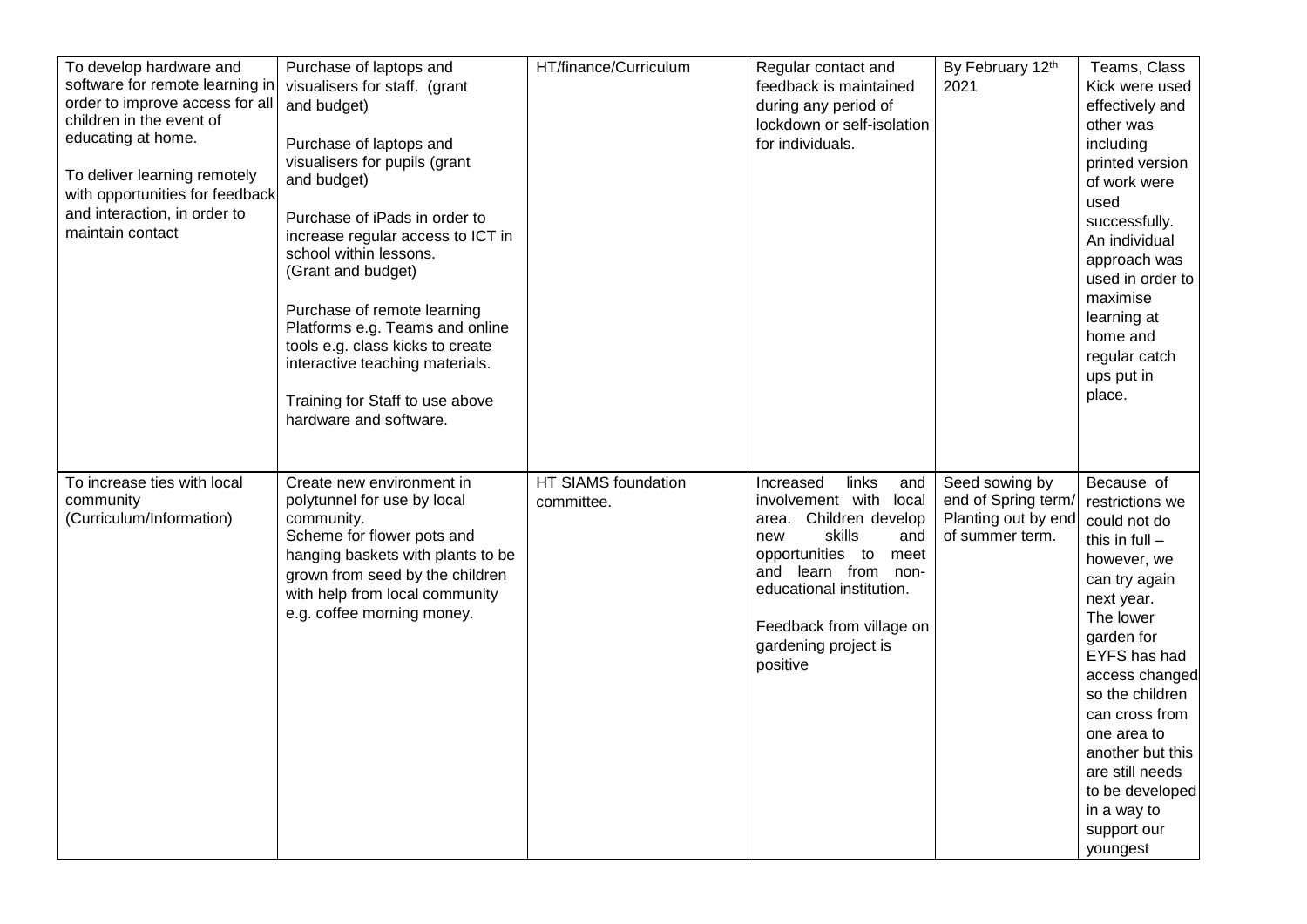|                                                                                       |                                                                                                                                                                                                                 |                         |                                                                                                                                |                                                                                                        | children's<br>learning.                                                                     |
|---------------------------------------------------------------------------------------|-----------------------------------------------------------------------------------------------------------------------------------------------------------------------------------------------------------------|-------------------------|--------------------------------------------------------------------------------------------------------------------------------|--------------------------------------------------------------------------------------------------------|---------------------------------------------------------------------------------------------|
| To rethink our routines to ease<br>anxiety and stress during 'high<br>traffic' times. | Stagger lunchtimes, breaks for<br>less children in hall or on<br>playground.<br>Increase (when possible)<br>equipment available for playtimes<br>and introduce further structured<br>games when as appropriate. | HT, Class teachers      | Quieter environment for<br>children with ASD.<br>Increased opportunities<br>for social interaction in<br>'unstructured times'. | Confirm new<br>timings for<br>September at end<br>of July.                                             | Timings working<br>well and along<br>with clubs<br>relieve the<br>congestion and<br>stress. |
| To improve accessibility to<br>main doorways.                                         | Refurbish the front door<br>(reception) in order to maintain<br>security and improve wheelchair<br>access.<br>Refurbish back playground doors<br>to improve security.                                           | HT Finance and Staffing | Both doors wheelchair<br>and delivery friendly and<br>secure from both inside<br>and outside.                                  | Front door:<br>by<br>beginning of<br>Autumn term<br>Back door – end<br>of 2021 beginning<br>0f<br>2022 | Door<br>completed!                                                                          |

### **Milestones**

| By end of March 2021                       | By end of July 2021                        | By end of December 2021                |
|--------------------------------------------|--------------------------------------------|----------------------------------------|
| Quotes for work on doors                   | Planters or equivalent have been delivered | Front door refurnished                 |
| Nurture activities planned for Summer Term | to villagers.                              | New timings in place for lunchtimes,   |
| Groundwork completed for small garden (If  |                                            | breaktimes and drop off-pick up times. |
| covid allows) community gardening has      | Farm area is managed and supervised by     | Visual impact of gardening project     |
| begun.                                     | children                                   | Remote learning is embedded for        |
| Children are have learnt/are learning      |                                            | homework and reinforcement, where      |
| remotely and receiving feedback on their   | Garden has been designed and planted by    | appropriate.                           |
| work on a regular basis.                   | younger children.                          |                                        |
| Children who have additional needs have    |                                            |                                        |
| received interventions in academic work    |                                            |                                        |
| and mental health.                         |                                            |                                        |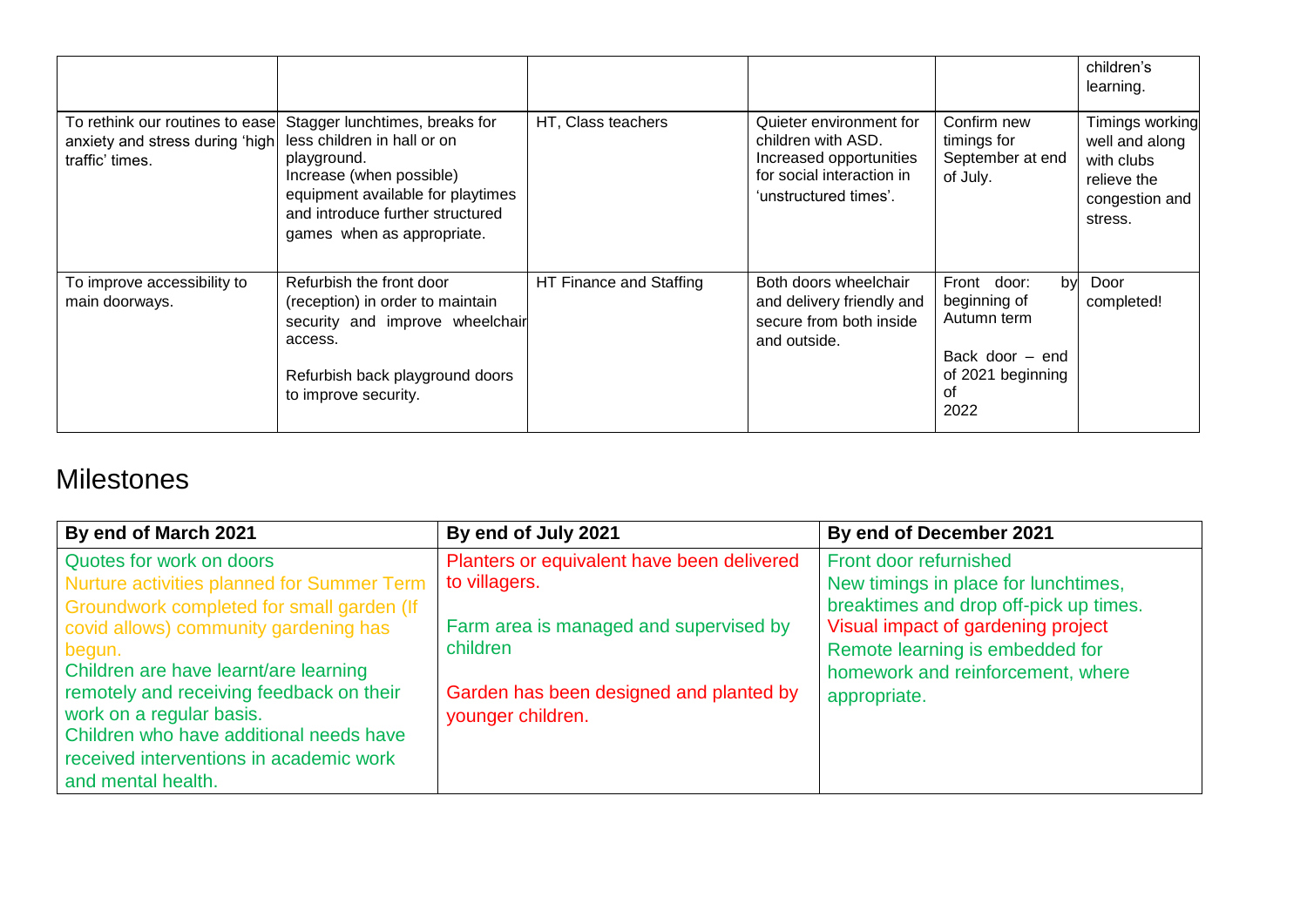## **Plan for 2021-2022**

| <b>Targets</b>                                                                         | <b>Actions</b>                                                                                                                                                                                                                                                   | <b>Monitoring</b>       | <b>Outcome</b>                                                                                                                                             | <b>Timeframe</b>                                                                                                                                                                                                                                                    | <b>Evaluation</b> |
|----------------------------------------------------------------------------------------|------------------------------------------------------------------------------------------------------------------------------------------------------------------------------------------------------------------------------------------------------------------|-------------------------|------------------------------------------------------------------------------------------------------------------------------------------------------------|---------------------------------------------------------------------------------------------------------------------------------------------------------------------------------------------------------------------------------------------------------------------|-------------------|
| To increase ties with local<br>community<br>(Curriculum/Information)                   | To re-start discussions about<br>using the polytunnel for<br>community-based<br>garden/gardening/allotment<br>activities with the children.<br>To use these activities to support<br>people in our community e.g.<br>through Church, veg delivery,<br>eggs, etc. | Finance<br><b>SIAMS</b> | More community access<br>to the polytunnel out of<br>school hours<br>Organisation set up to<br>run the produce and<br>activities along with the<br>school. | Discussions to be<br>held by the end of<br>Spring Term 2022<br>Fundraising/First<br>joint activities held<br>by end of Summer<br>term 2022.<br>Harvest and<br>evaluation/plans<br>for next year, by<br>end of Autumn<br>term 2022.                                  |                   |
| To increase access to<br>curriculum and learning for<br>children with additional needs | To develop the area between<br>Class 2 and Class 3 into a<br>suitable indoor space for a<br>quiet/reflection/sensory room.                                                                                                                                       |                         |                                                                                                                                                            | Quotes from<br>builders to<br>establish cost of<br>project by end of<br><b>Spring 2023.</b><br>To apply to the<br>Diocese for<br>subsidy on<br>building work by<br>end of Summer<br>2023.<br>To be able to start<br>building work in<br>academic year<br>2023-2024. |                   |